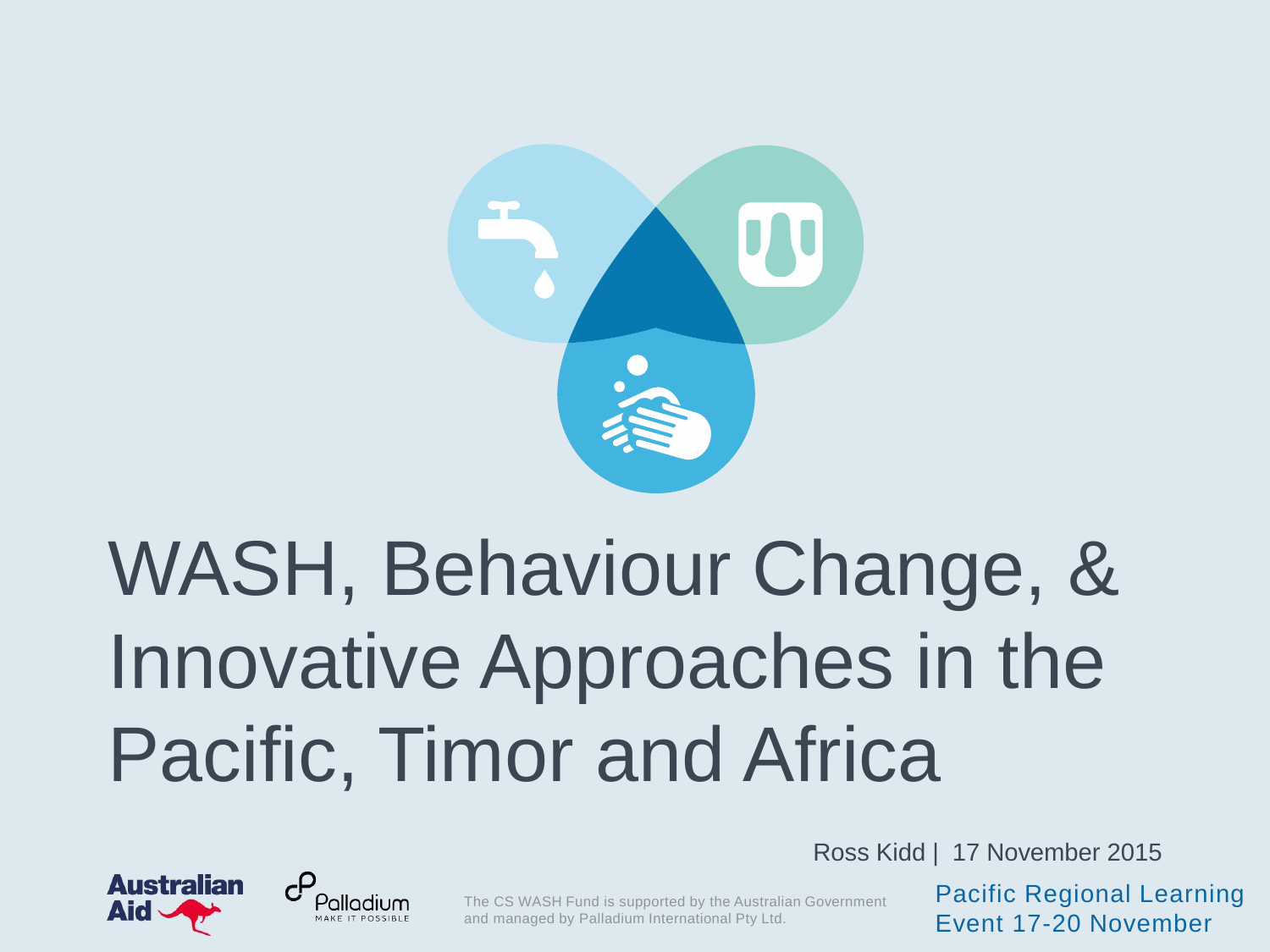# **S1 = SONGS**

### $\Box$  People love singing.

- $\square$  Songs part of community meetings
- □ Songs help people learn new things
- □ Songs build community spirit



 $\overline{2}$ Pacific Regional Learning Event 17-20 November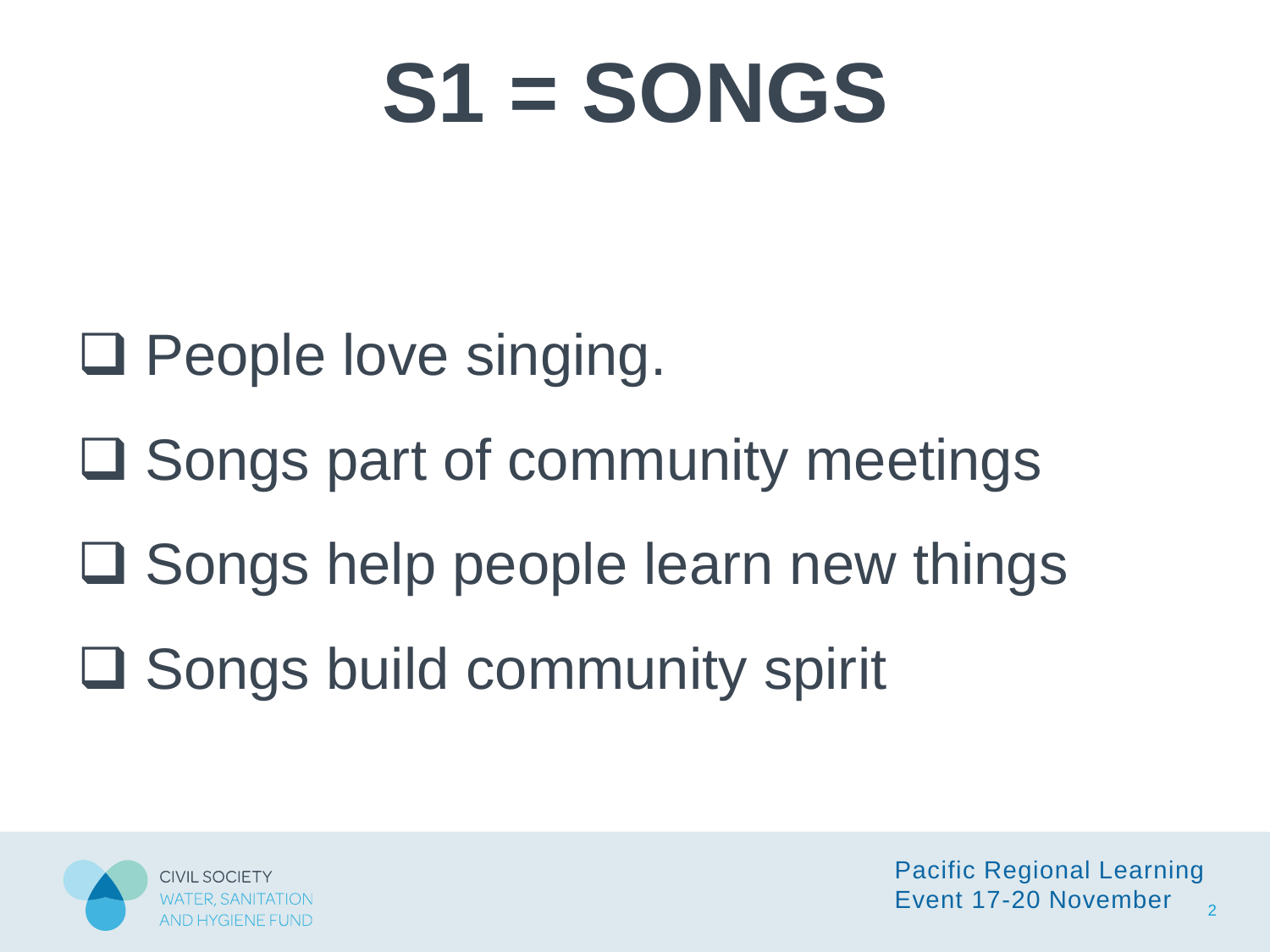# **We are one big happy family**

**We are one big happy family God's family – God's family We are one big happy family God's family are we He is my brother and she is my sister, Our father in heaven who love you and me.**

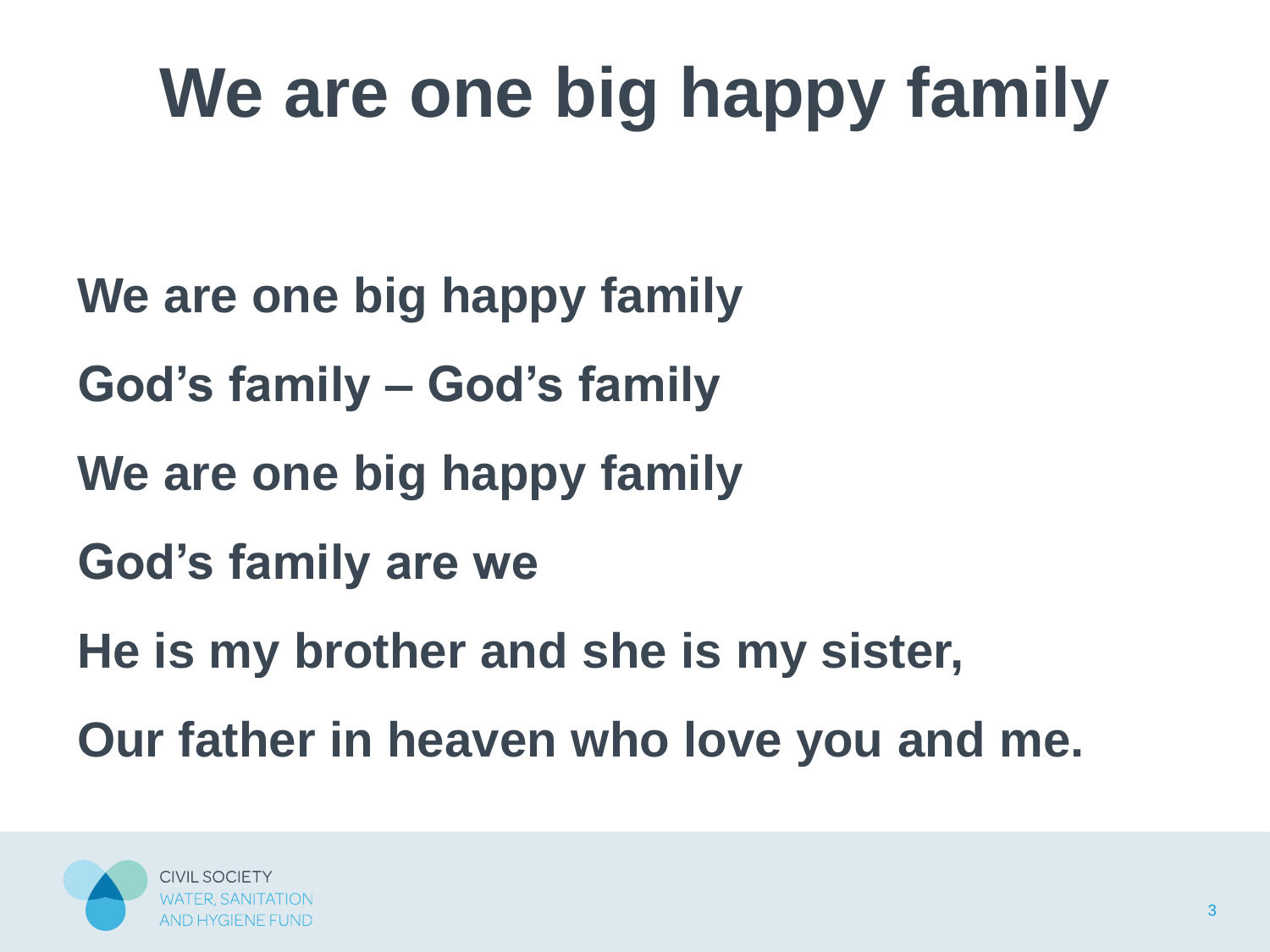# **Teasing songs**

## **Roberto - ema hotu Roberto - ema hotu Roberto - Tansa la halo sintina ba o? (***Why are you not building your toilet?)*

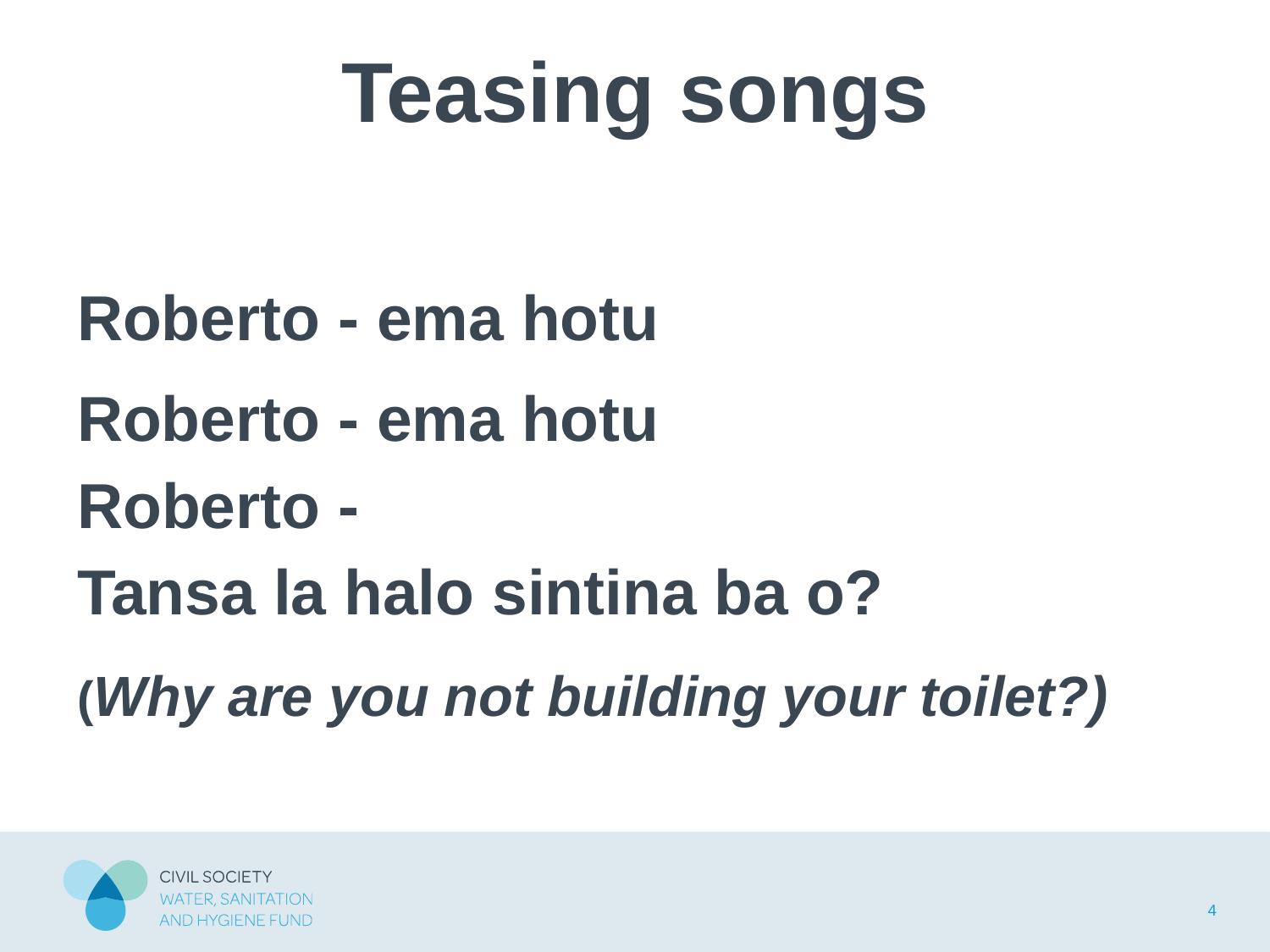

### **❖ Social issues and community events**

**❖** Vital part of community life

### Solomons: **Discussion = "Story-telling"**

**❖ Story told by village chief in Sierra Leone** 

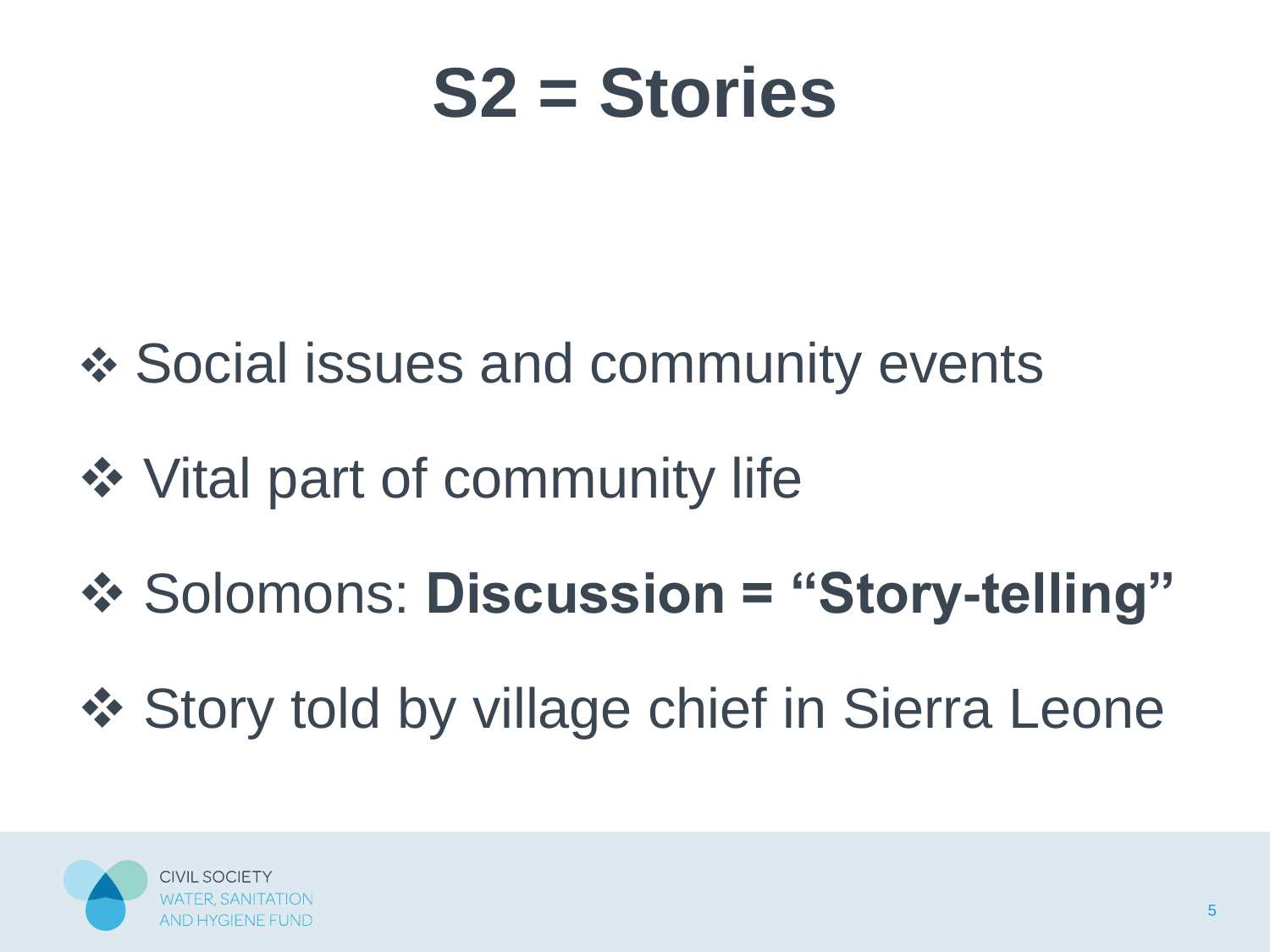## **Stories to motivate and influence**

#### Timor: Stories – **horizontal communication**

## **One village telling another village** how it has organised everyone to achieve ODF

### **Leader who is passionate about ODF behaviour change persuading others**

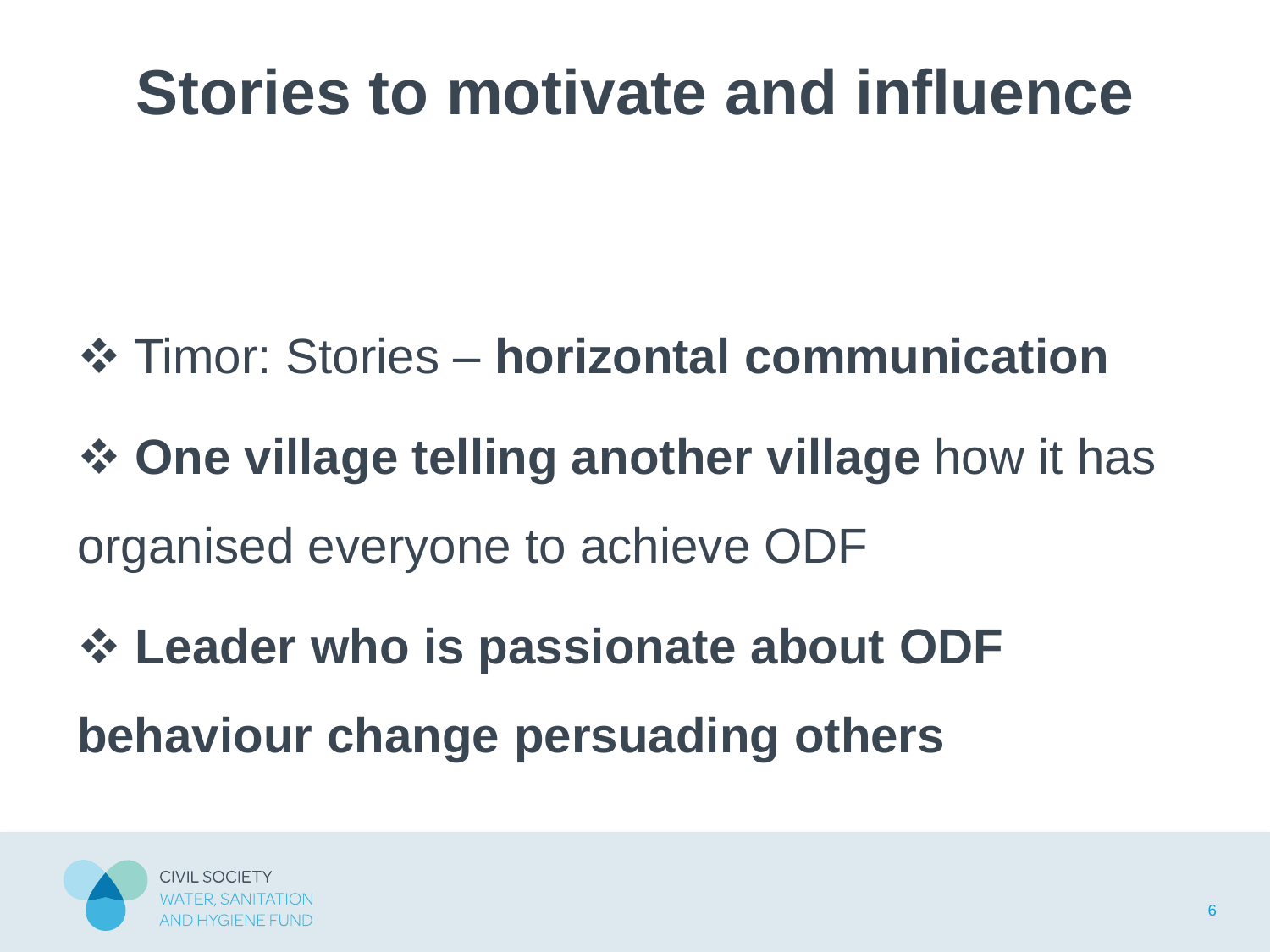### **Village leader's own words**

Tomorrow morning you should start building your own toilet. **You have big houses so why can't you build a small toilet?** I know you can do it! It's time to start.

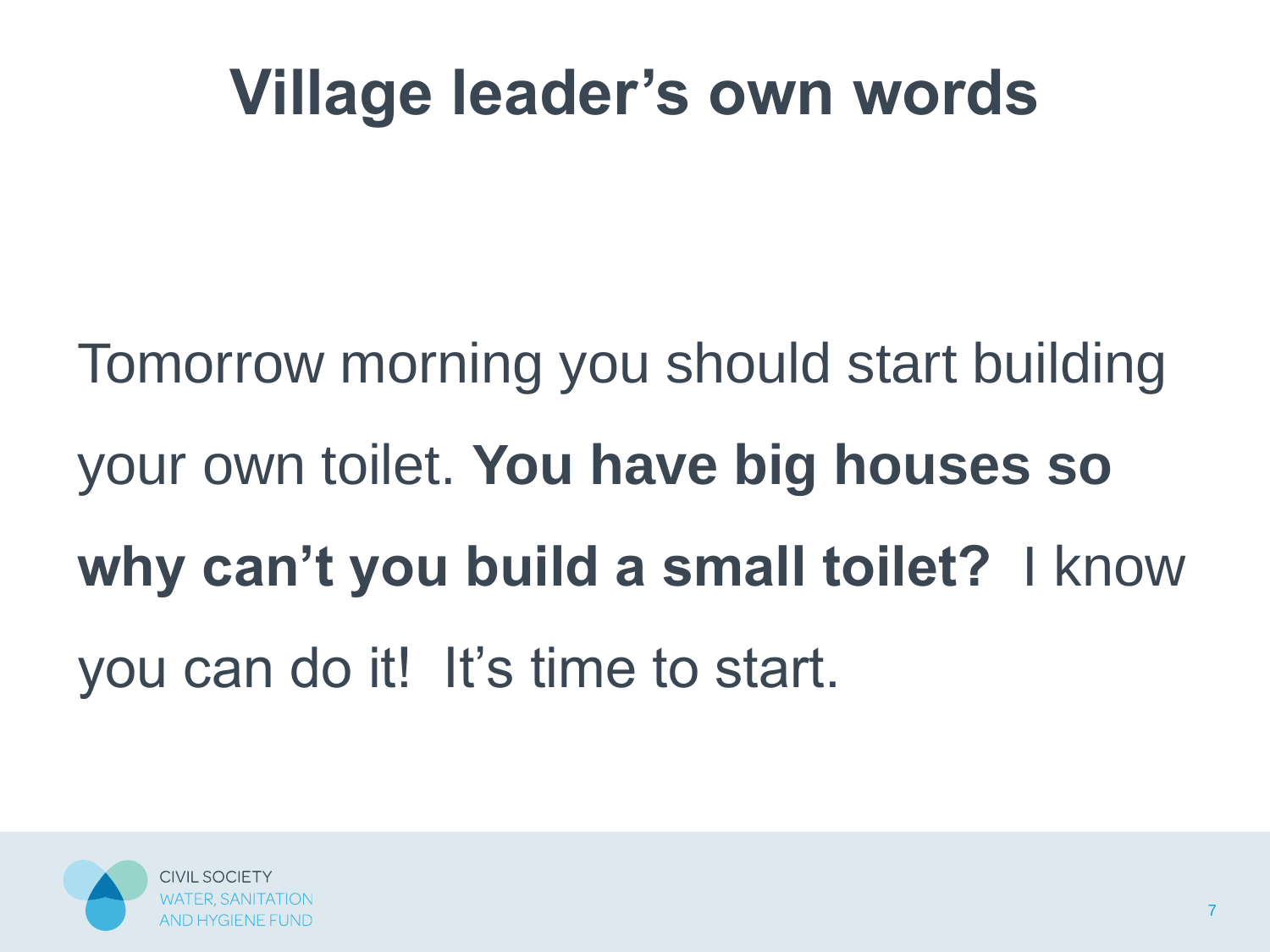# In the past NGOs gave us materials, but few people built toilets. Now we realise that **we have to do it ourselves, not wait for government. You have to build on your own, using your own materials.**

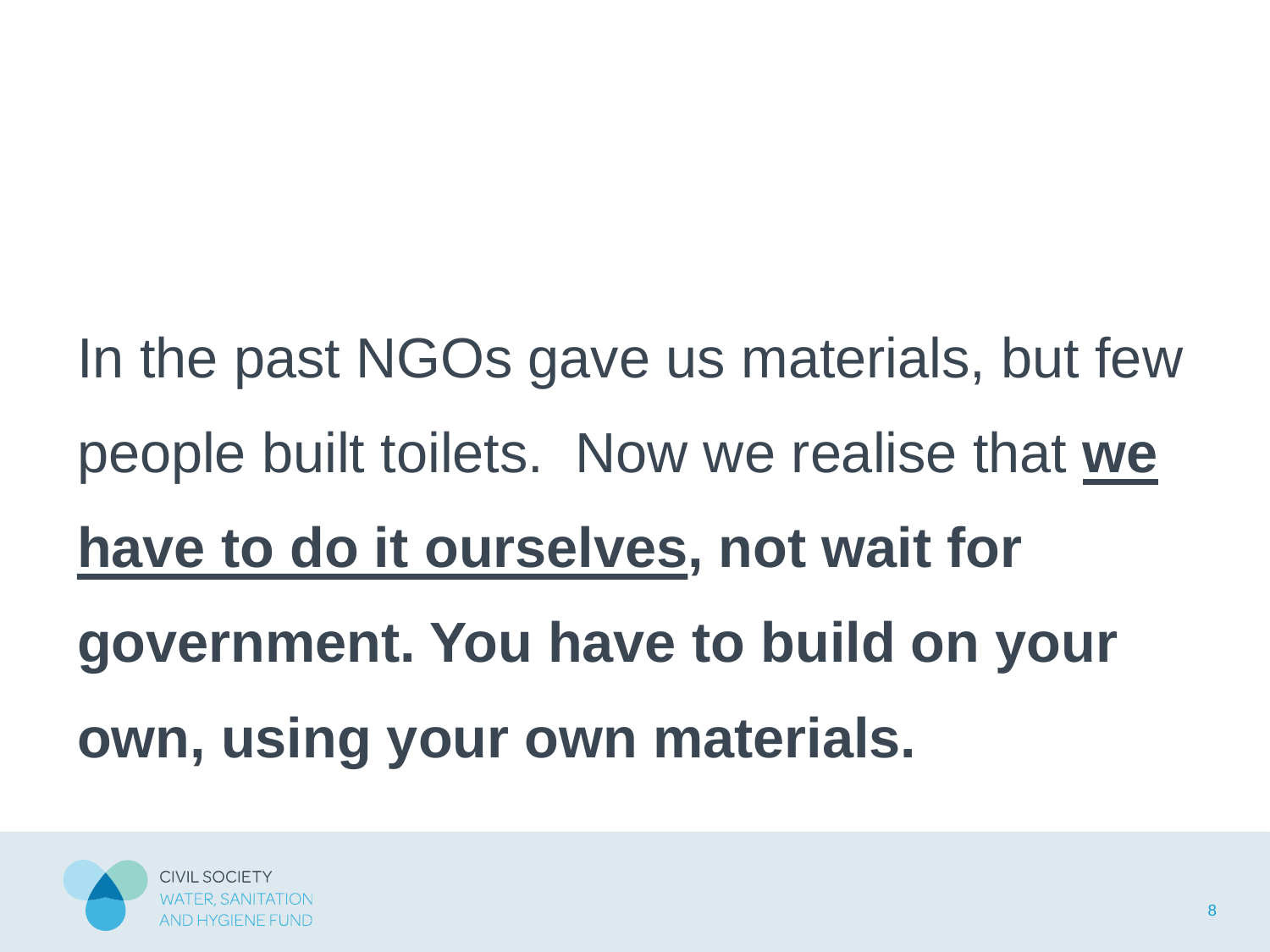# **A toilet is very simple to build.** Dig a hole, cover it with a slab, and then make walls to give you privacy. **It only takes one hour to dig a pit – I guarantee it, I've done it!**

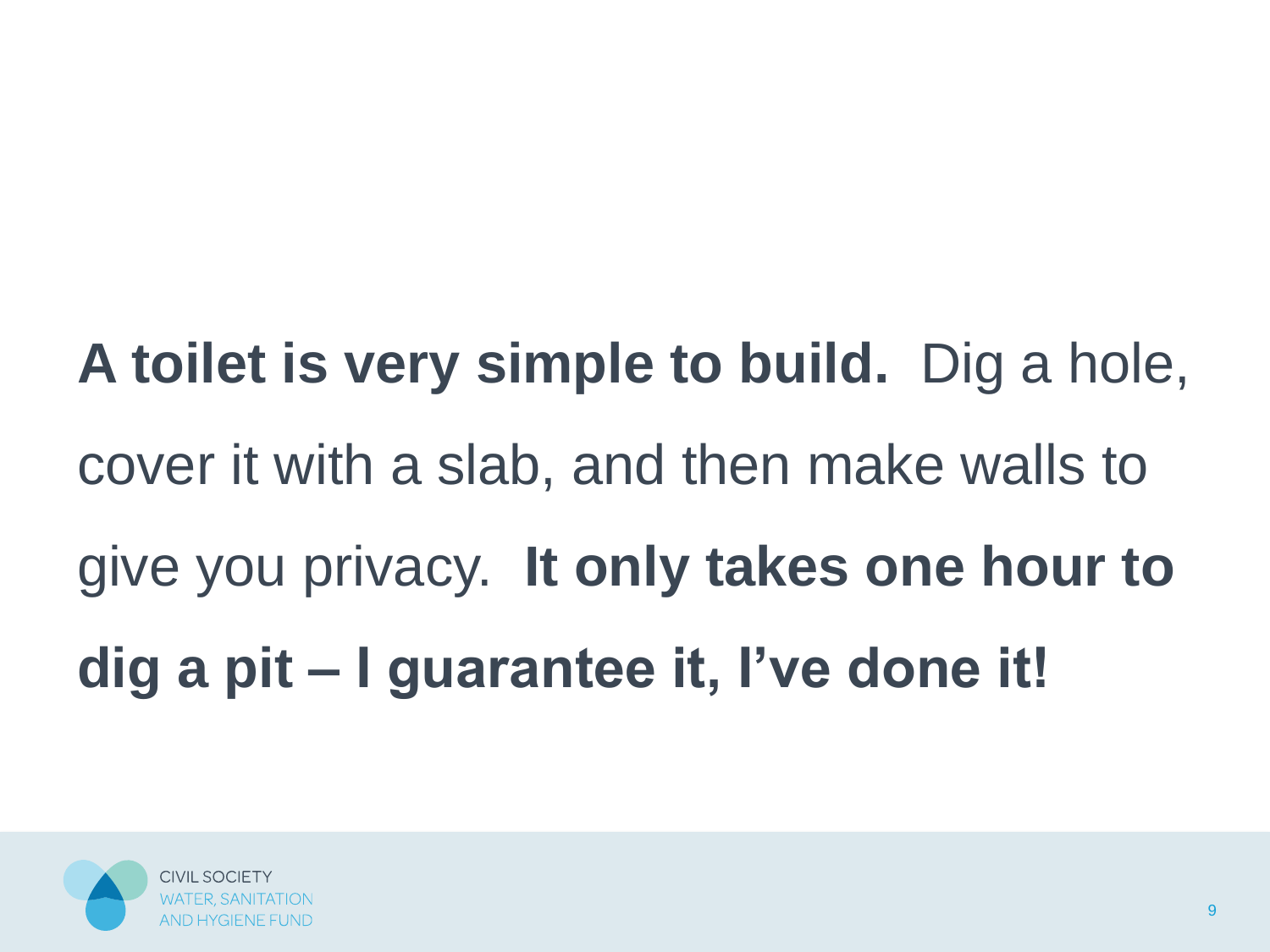## **Flies, dogs, and pigs carry shit to our food** and bring diseases to our children. So **make sure that shit is stored in a toilet.** Otherwise people from other villages will come here and **laugh at you because you are still eating your own shit.**

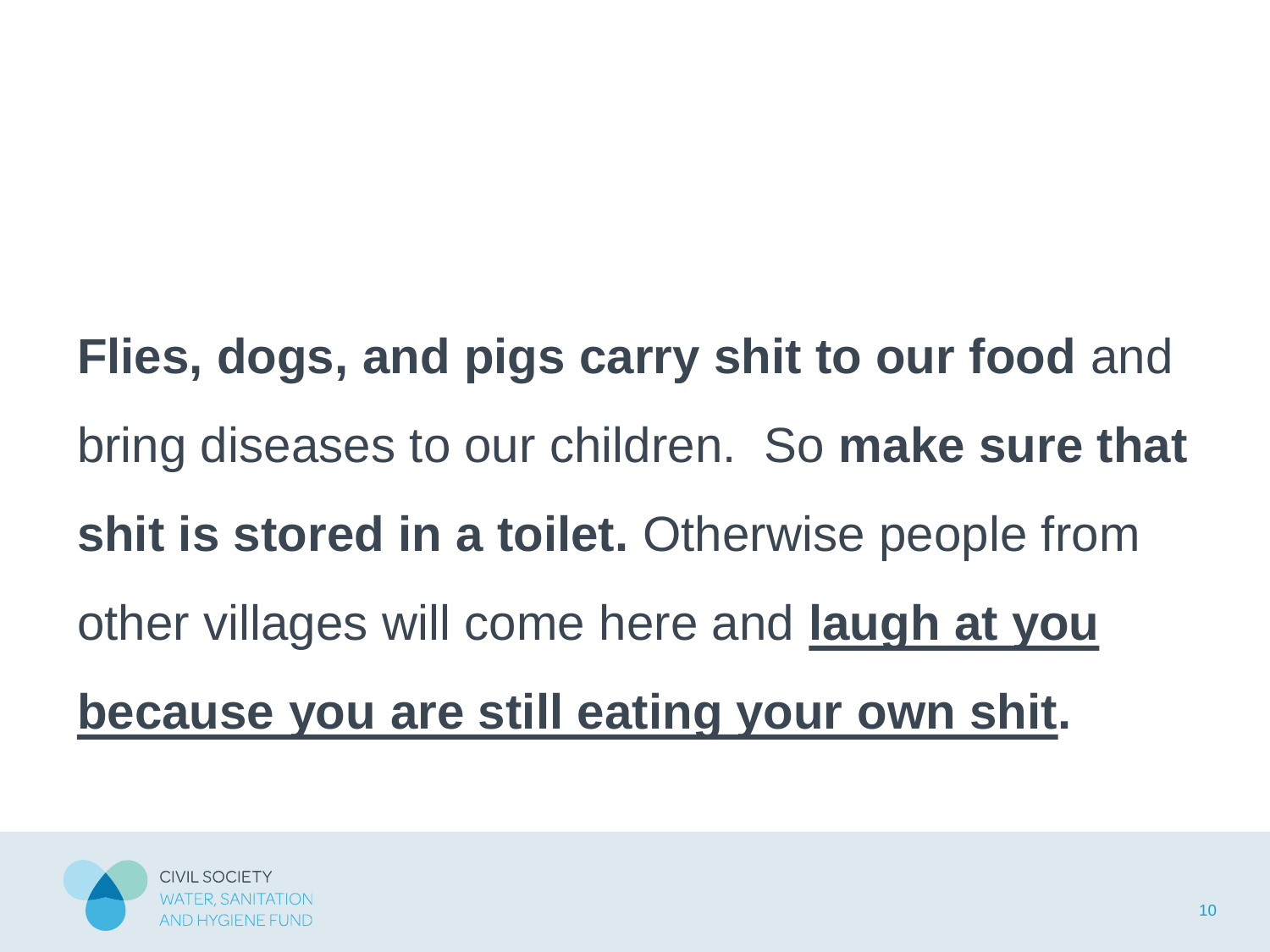**Women are happy they no longer have to leave their homes and look for a safe place to shit in the dark. Men are happy that when their sons visit with a girlfriend, they can offer them a toilet to use, rather than pointing to the bush.**

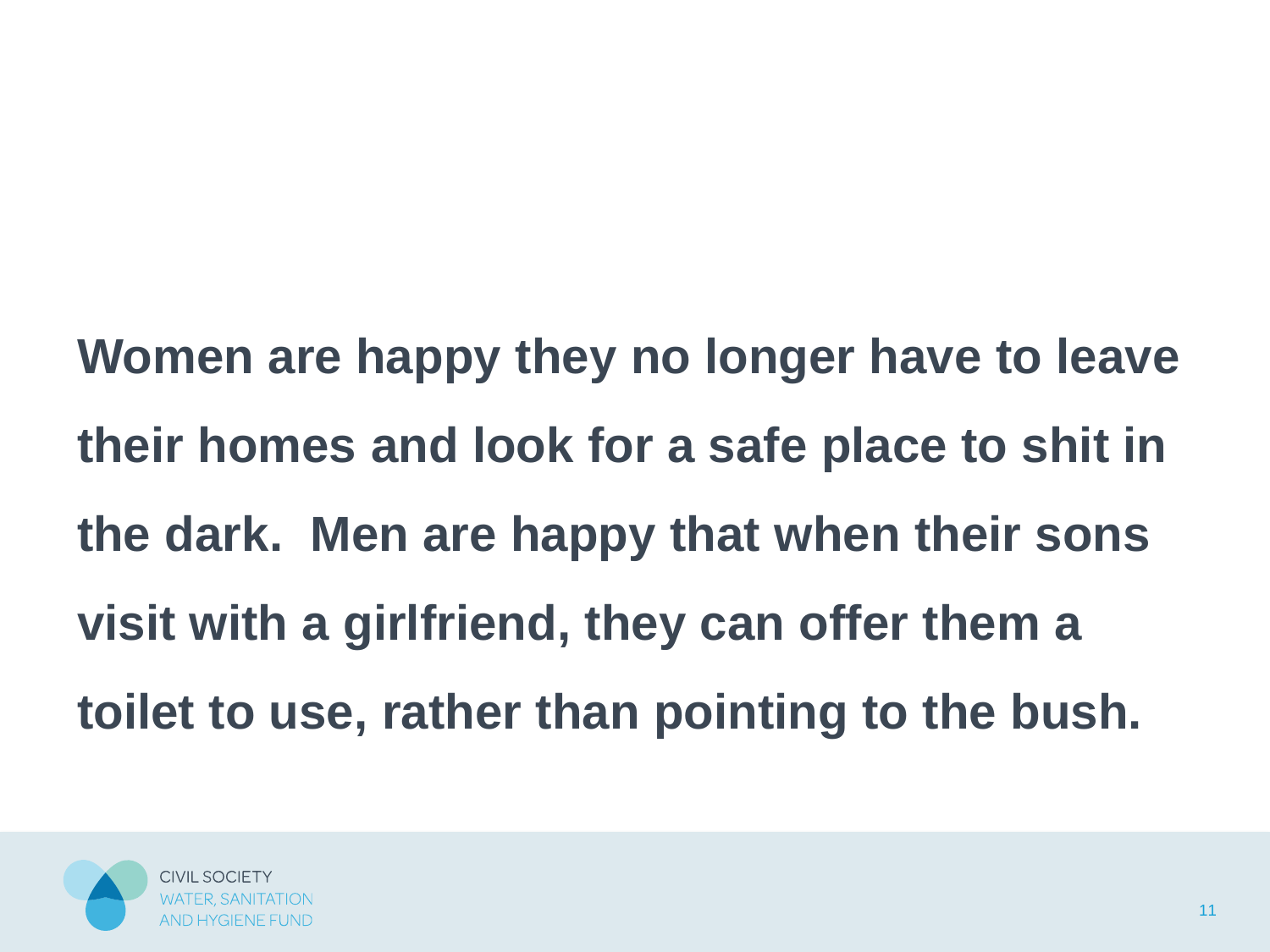I'm shocked – I now realise that **we eat shit.** I wake up in the morning and put on good clothes, but I am **eating shit**. When I eat a delicious meal, I am **eating shit**. When I go to the river, I **drink shit**. Now we know that **people should have their own house and shit should have its own house.** 

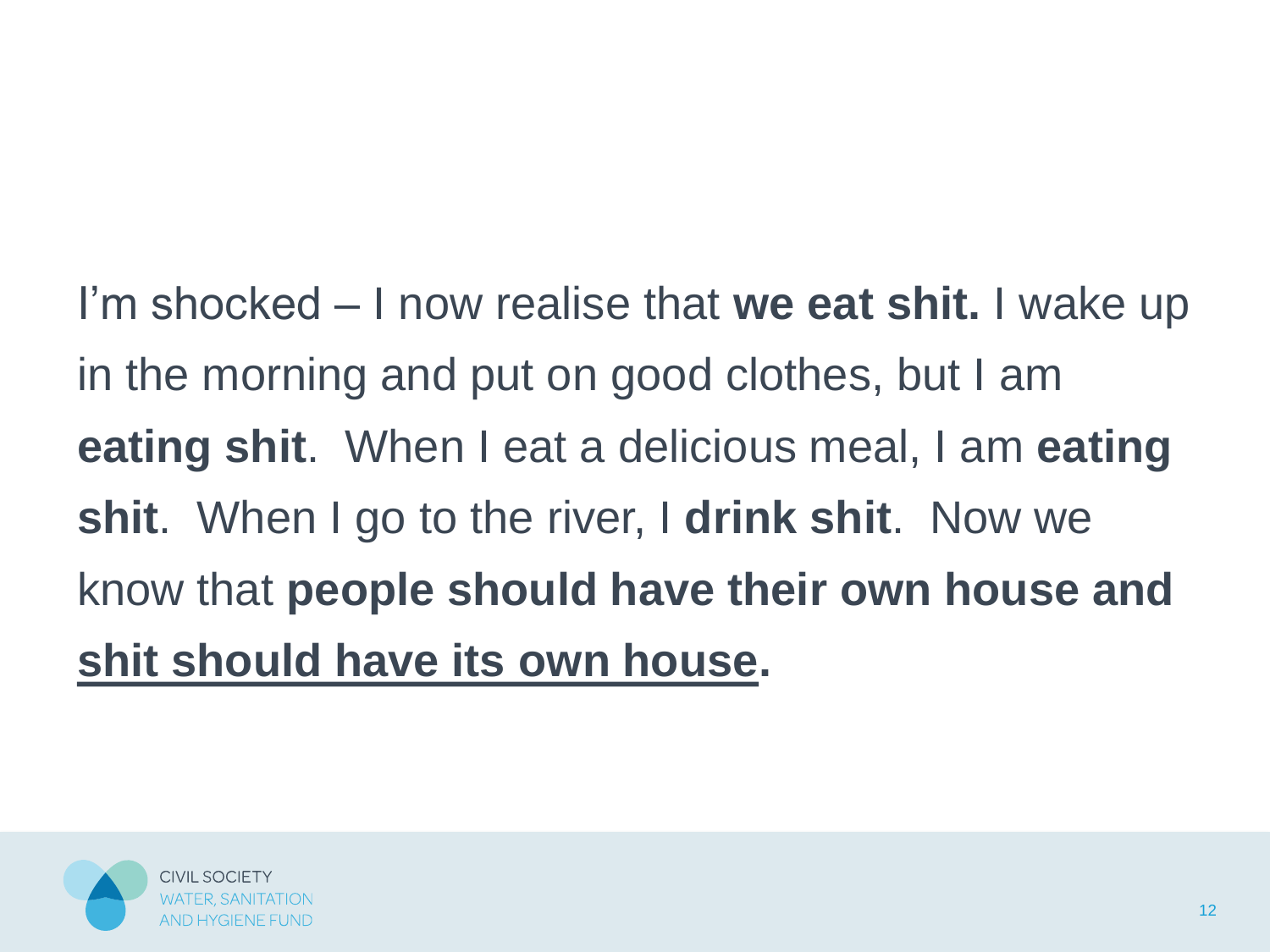# **S3 = Sustainability**

**☆Making sure we sustain behaviour change** 

**\*Some CLTS programs - more time/effort spent** 

on **triggering** than **followup**

Selecting **natural leaders** in each village to **visit HHs regularly** to encourage toilet building

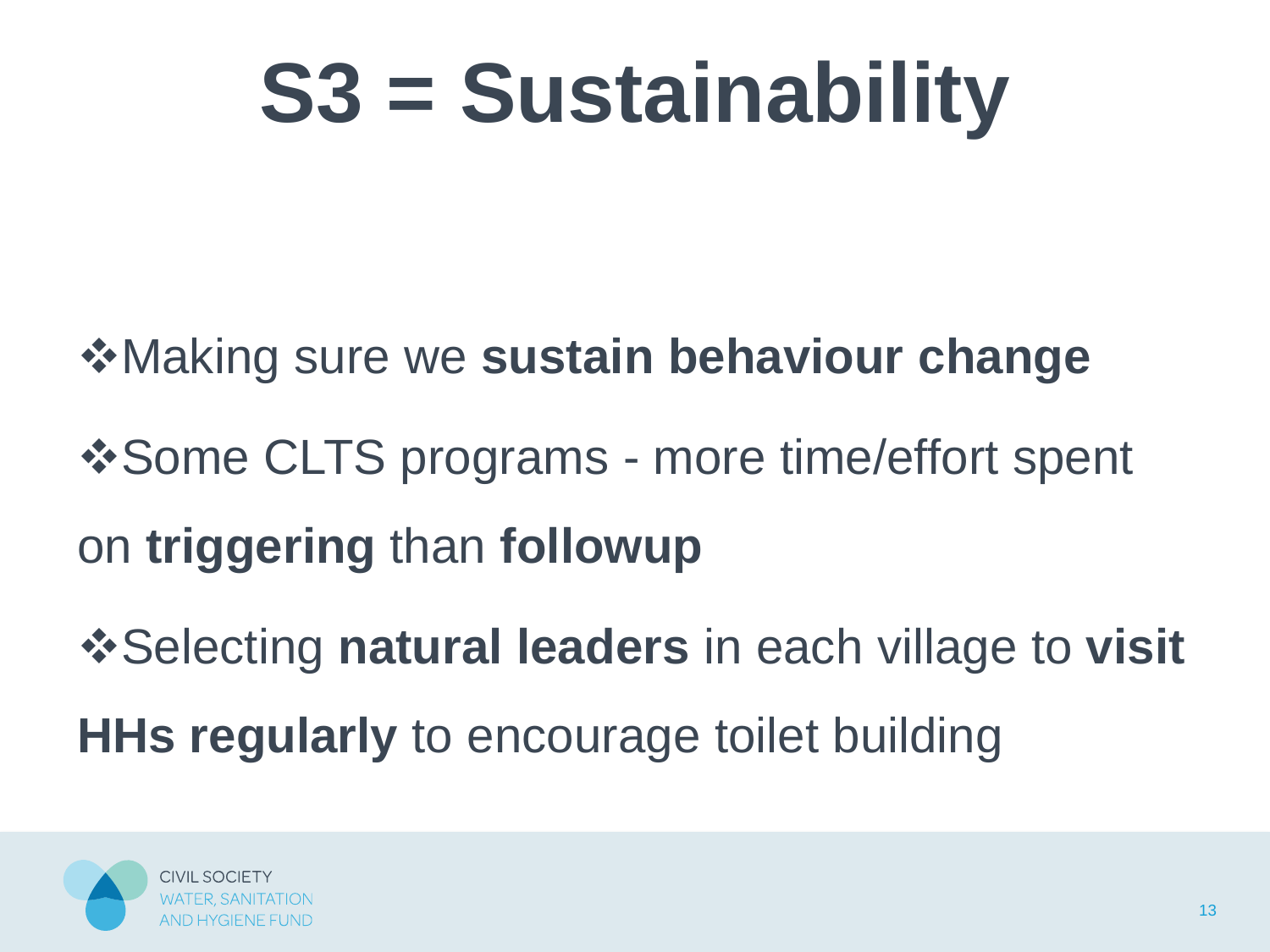### **Sierra Leone example**

**\*Regular followup – result: real behaviour change Each year heavy floods - toilets collapsed After rains households re-built their toilets New habit of using toilet – people did not** 

**want to go back to using the bush**

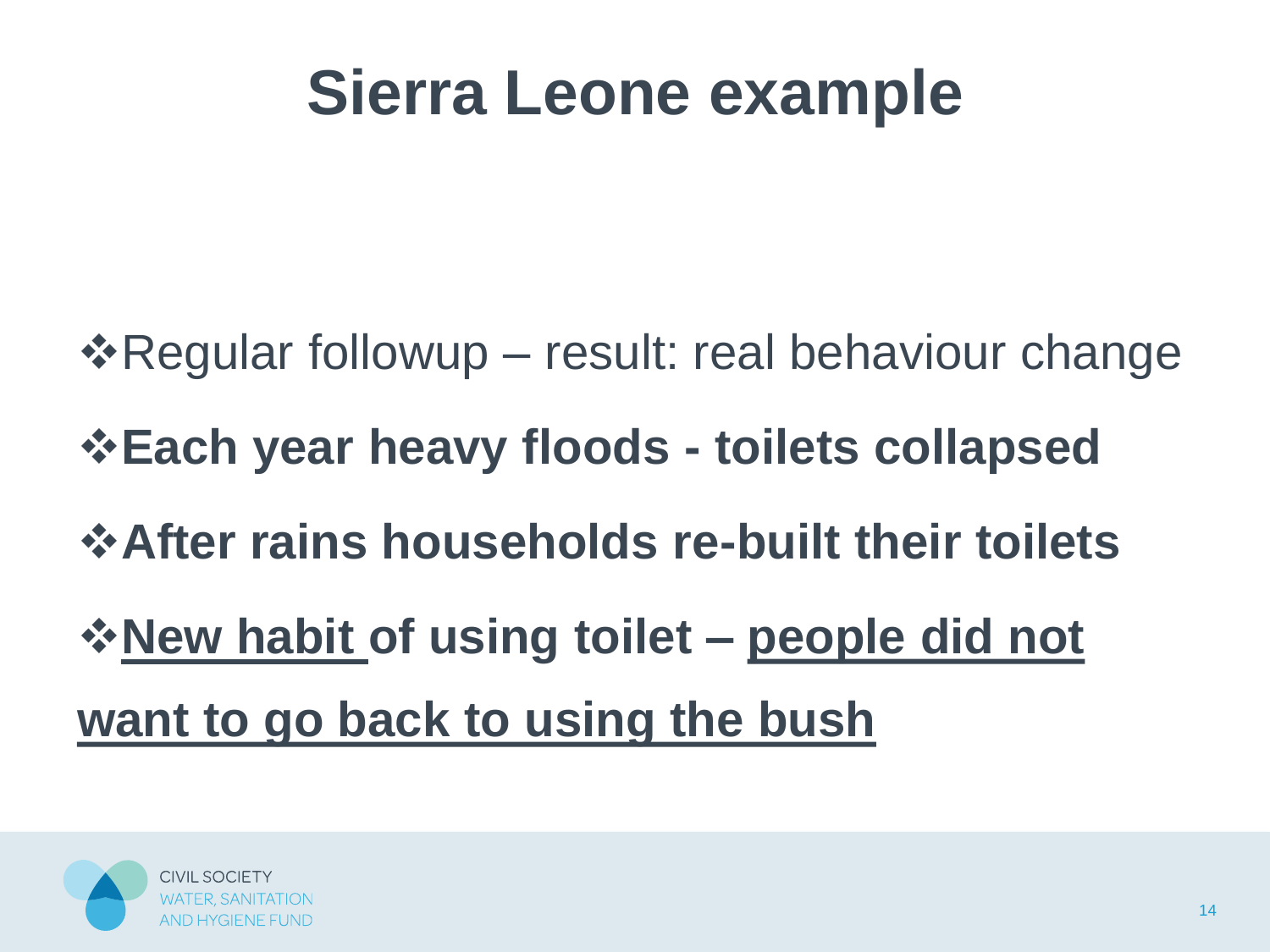## **S4: Skills, Self-confidence, Sacrifice**

Good volunteer programs – **Natural Leaders**

**→ Personal sacrifice** to mobilize change

 **Walk long distances** to visit HHs, **tell stories to inspire**,& **help physically** – work teams dig pits & build toilets – **result: 100% ODF in 3 weeks !**

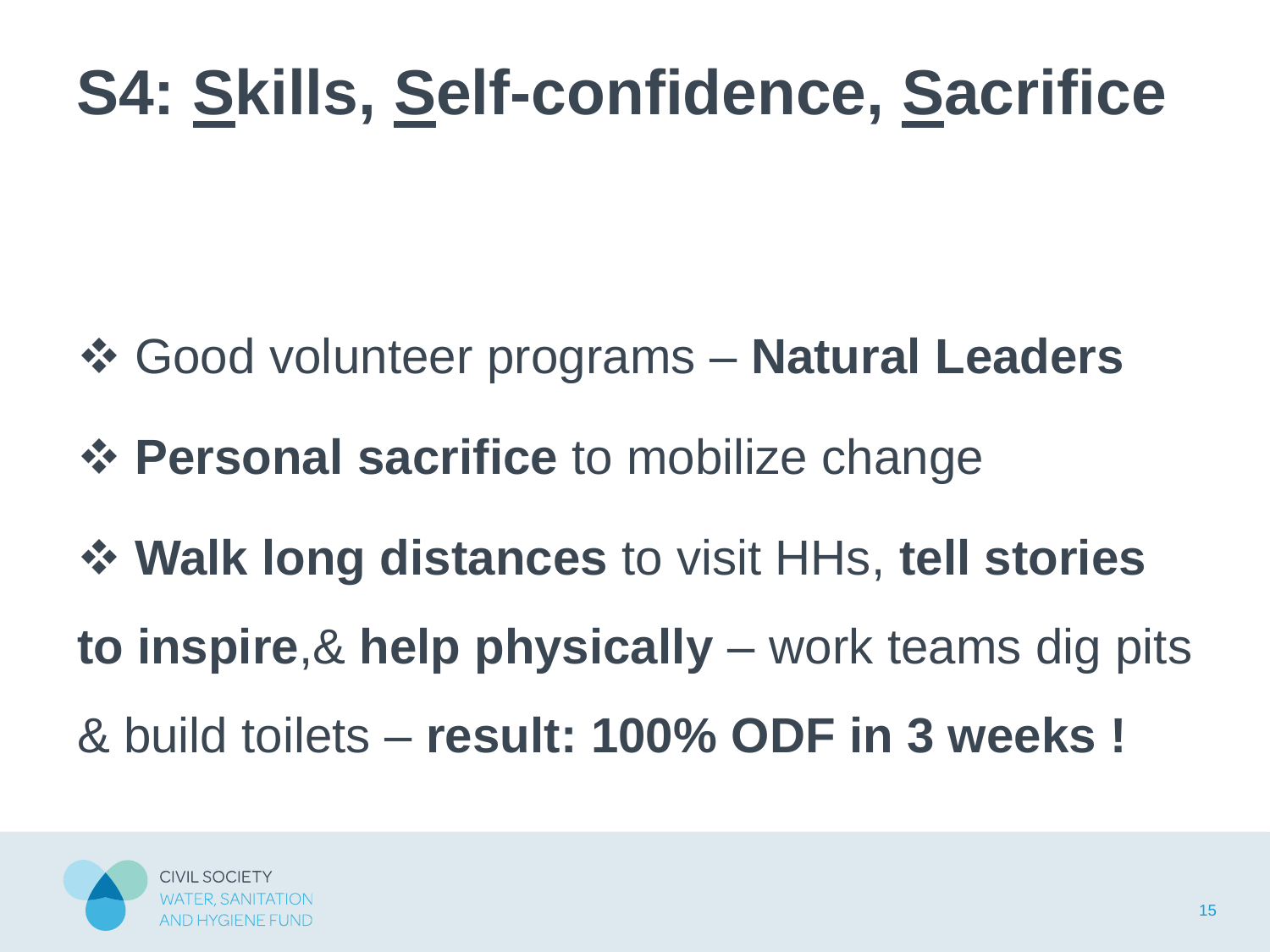## **Selecting Natural Leaders**

#### **Volunteer = neighbour helping neighbours**

## Selected at end of triggering – **each cluster of HHs select their own Natural Leader** – they know who can do a good job

 $\diamond$  Visits only 8-10 neighbouring households

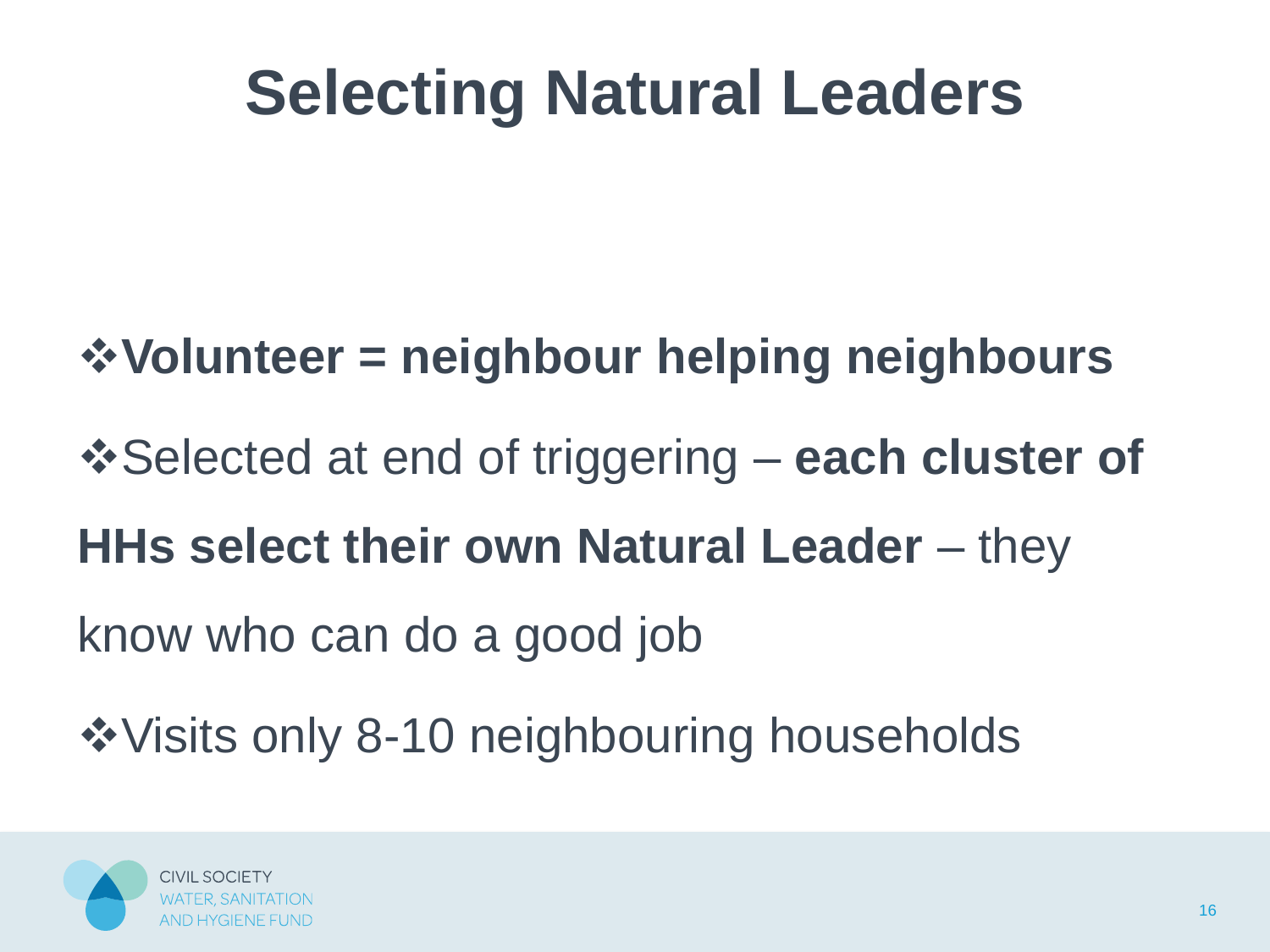

#### **❖ Word "shit" is very offensive**

#### **Talking about shit = taboo**

- Botswana use word **"leswe" (dirt)** for shit
- $\triangle$  **To break habit of people shitting in bush, we need to 'call a spade a spade'** – not euphemism

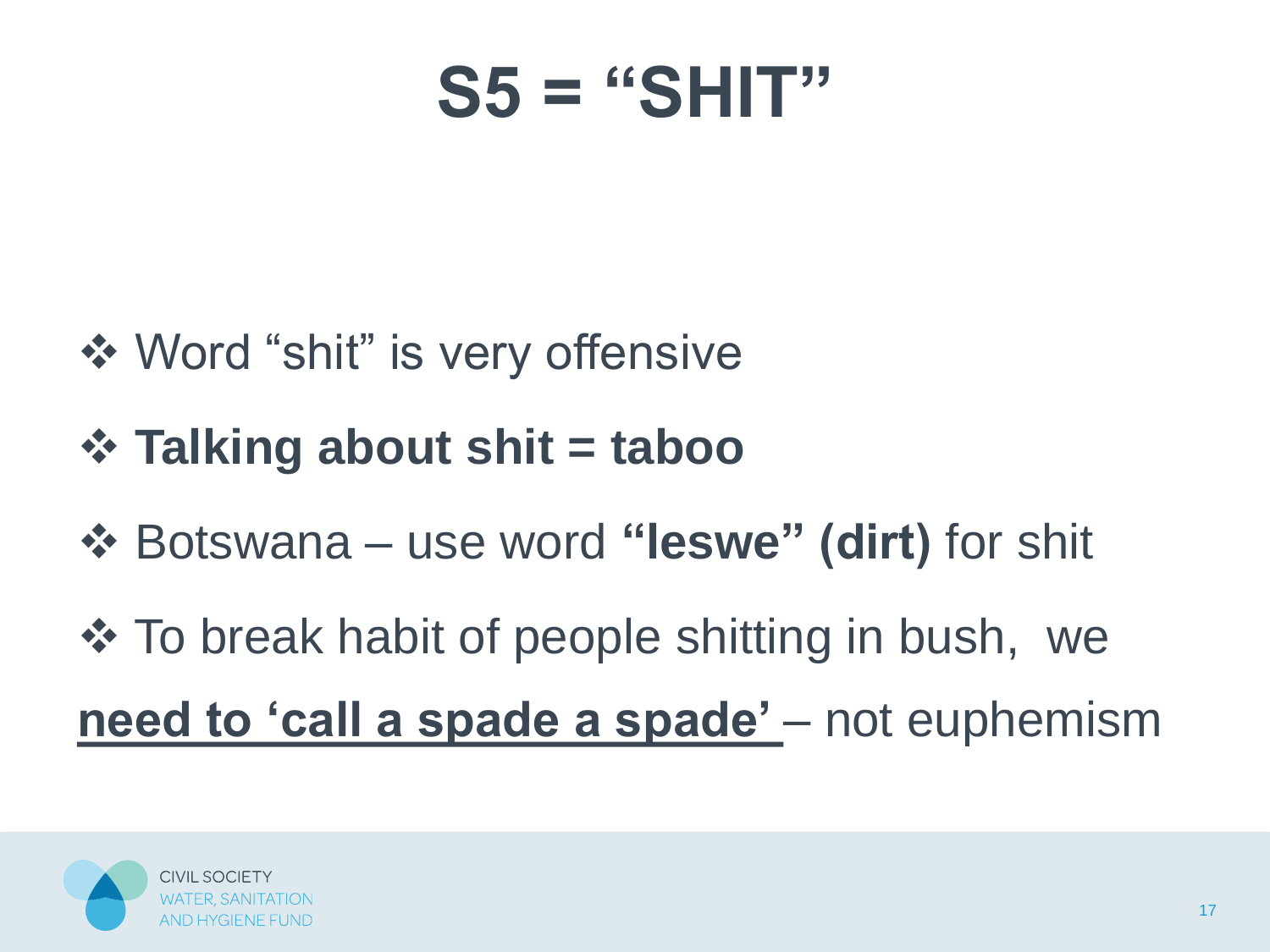### **To break the "shit" taboo ........**

- 1) Get **advance permission** from chief & church
- 2) Use "shit" in exercises and songs KA NI SAKI KU BONA – **TUZI! TUZI!** (x2) KANI SAKI KU BONA – **TUZI TUZI TUZI TUZI TUZI TUZI !**

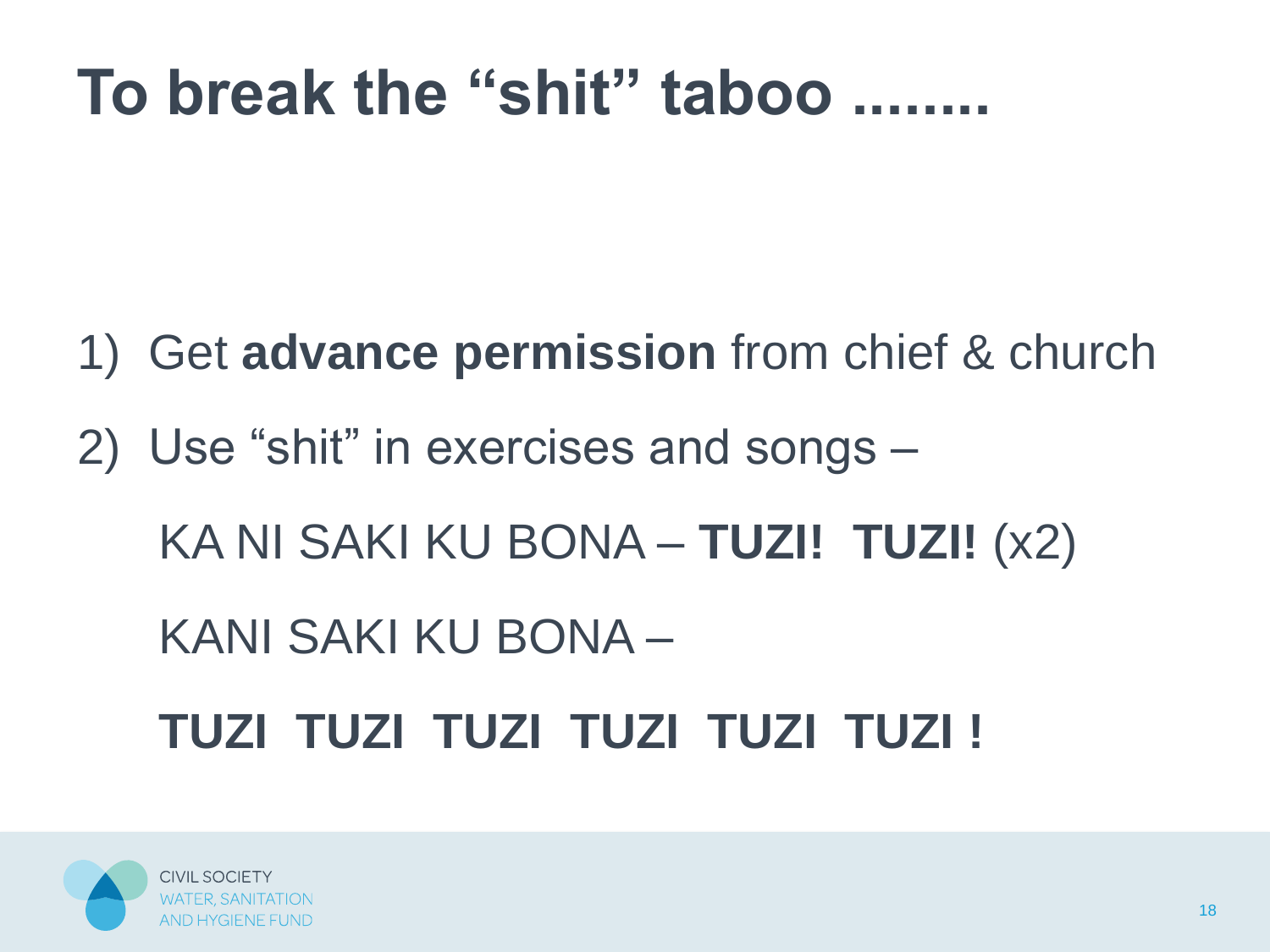## **S6 = Simple**

**☆** We need to use **simple methods** - methods which can be **easily used by volunteers**.

## **Which CLTS and PHAST methods can be easily facilitated by everyone?**

**Example from Namibia - John**